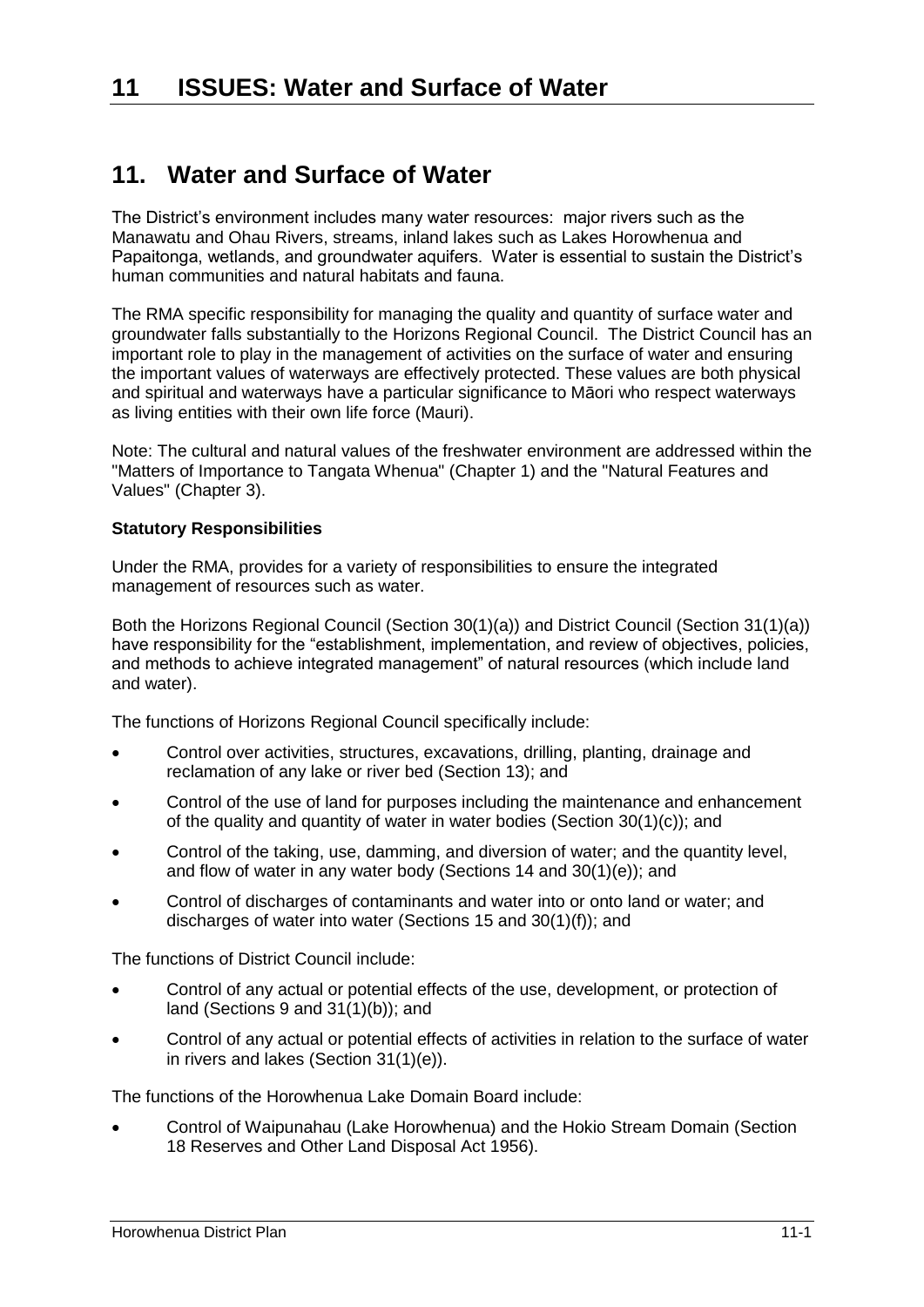### **Regional Policy Statement and Regional Plans**

Many of the direct controls on water quality and/or quantity (e.g. discharges to land or water or abstraction of surface water or groundwater) fall within the specific jurisdiction of the Regional Council. The Regional Council has prepared a combined Regional Policy Statement (RPS) and Regional Plan, (the One Plan) which seeks to integrate the use of water at a regional and local level through the application of policies relating to water quality and water quantity and rules to control the quality and quantity of water.

A Restoration Plan for Waipunahau (Lake Horowhenua) has been recently prepared for Horizons Regional Council by the National Institute of Water and Atmospheric Research Ltd to address the water quality in Waipunahau (Lake Horowhenua) and the Hokio Stream Catchment.

#### **District Plan**

Section 75(3)(c) of the RMA requires that district plans must give effect to any regional policy statement. Section 75(4)(b) of the RMA requires that district plans must not be inconsistent with the objectives, policies and rules in regional plans. Section 74(2A)(a) of the RMA states that the district plan, must have regard to any relevant document recognised by an Iwi authority affected by the district plan.

The District Plan sets out the water issues which are considered to be important to the community and environment of the District, and the Council's policy response to those issues. It must be noted that, given the framework of the law, many of the methods that have been identified for dealing with water issues involve actions by Horizons Regional Council, as set out in the One Plan, whose functions enable it to have more direct influence over activities involving water.

It should be noted that the "water" issue below is principally concerned with the land use effects on water and the surface of the water. It is acknowledged that Horizons Regional Council is principally responsible for the quality and quantity of water within Horowhenua.

### **Issue 11.1 ACTIVITIES ON SURFACE OF WATER**

The effects that activities on the surfaces of rivers and lakes can have on the intrinsic, ecological, natural habitat, landscape, spiritual, cultural and recreational values of lakes, rivers, and their margins.

#### **ISSUE DISCUSSION**

The District's rivers and lakes are valuable landscape and ecological resources. They are also valuable to Tangata Whenua as natural resources, food sources, and taonga.

Rivers and lakes are also valued for recreation and have potential for commercial activities including tourism and recreation operations.

Some of the activities that could occur on the surfaces of rivers and lakes have few effects (e.g. occasional recreational boating or fishing or sailing). Other, more intensive, activities have the potential to generate adverse effects which could compromise important water values. For example, some activities involving motorised boats may cause noise and wave wash which has an adverse effect on the quiet amenities that might be valued in a reserve or picnic area. Some structures moored on the surface of water could have adverse effects on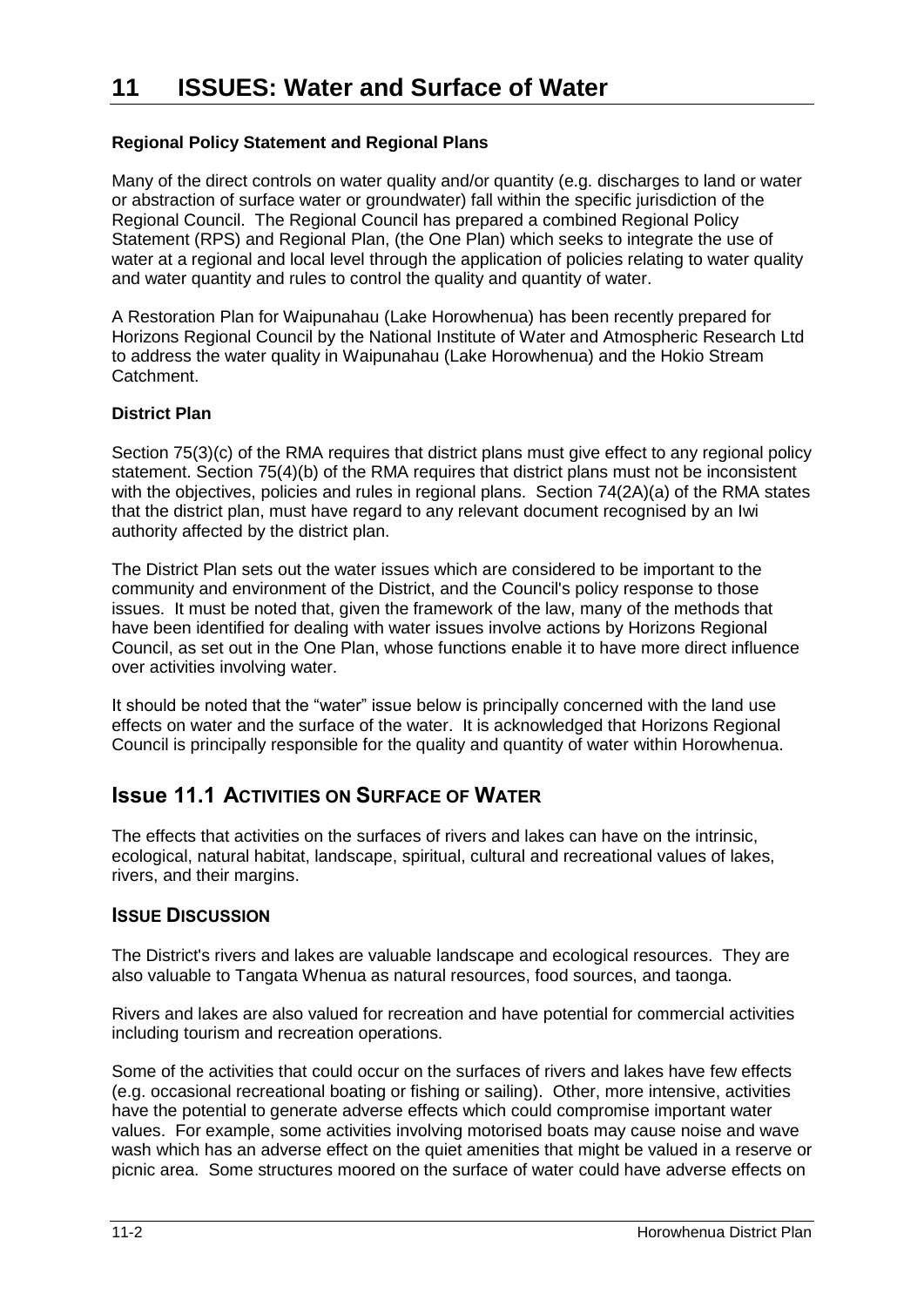the landscape amenity of some water ways. Some activities may have potential for accidental spillage of hazardous chemicals and fuel to waterways which could adversely affect in-stream and habitat values. Other activities may have effects which offend the spiritual values of a waterway which are of particular importance to Tangata Whenua.

Some of the District's water bodies are managed as public or private protected areas. For example, the surface water of Waipunahau (Lake Horowhenua) has been declared a public domain and is under the control of the Horowhenua Lake Domain Board. Lake Papaitonga (also known as Lake Waiwiri) is managed by the Department of Conservation as part of the Papaitonga Scenic Reserve. Other small lakes are managed under Queen Elizabeth II Covenants and the Te Ture Whenua Act 1993 reserves. Other areas of Māori land in the district have Ngā Whenua Rahui kawenata or covenants under the Reserves and Conservation Acts.

The control over activities on water surfaces is an additional and separate function vested in the District Council by the RMA.

# **Objectives & Policies**

### **Objective 11.1.1 Activities on Surface of Water**

To allow for the recreational use of the surfaces of waterways while recognising and protecting the particular ecological, natural character, landscape, spiritual, cultural, and recreational values of lakes, rivers, and their margins from the adverse effects of activities occurring on them.

#### **Policy 11.1.2**

To enable the appropriate use of the surfaces of rivers and lakes whilst ensuring that significant values of those waterways and their margins are recognised and provided for by avoiding, remedying or mitigating adverse effects.

#### **Policy 11.1.3**

Promote access where appropriate, to or along the banks of those rivers and lakes which are used for recreational purposes, provided any adverse environmental effects of providing such access can be avoided, remedied or mitigated.

#### **Policy 11.1.4**

Minimise the potential for conflicts between the effects of different activities using the surfaces of rivers and lakes.

#### **Explanation and Principal Reasons**

Given the important values that rivers and lakes have as publicly-available resources, and their importance to Tangata Whenua, it is necessary that activities on water surfaces are carefully managed. It is reasonable to permit activities to use the surfaces of waterways, and activities which promote public access to rivers and lakes will be encouraged provided the activities do not compromise those important values or give rise to conflicts between users.